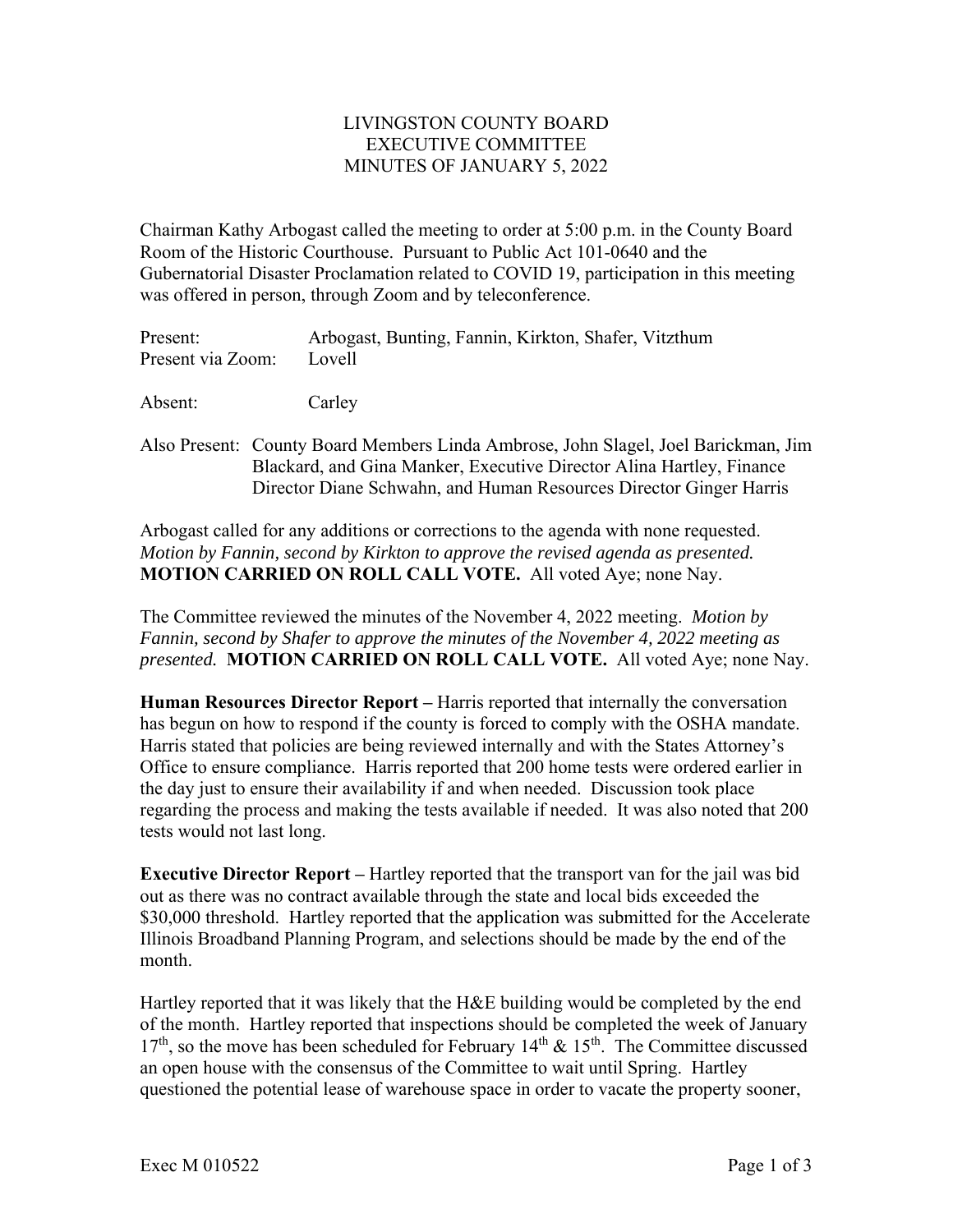and allow for the abatement pre-bid conference in late February. Hartley stated that would allow the Board to accept a proposal in March and the abatement work can be complete prior to the end of the school year. The Committee concurred that moving the excess property and storing it locally until an auction could be held in the spring would be beneficial.

Hartley reported that she anticipated that the bid package for ADA modifications would be released by the end of January.

Hartley reported that Farnsworth will present a proposal on the drive thru facility and phase II parking in February.

**Comments from the Chair –** Arbogast reported that there will be a proclamation on the Board agenda for school choice week. Arbogast also noted that EDF will provide a brief presentation to the full board. Arbogast noted that the draft agenda included the removal of the liaison reports as those reports will be directs to Rules, Legislation, Veterans and Community Services.

## **Comments from Committee Chairman –**

On behalf of the Rules, Legislation, Veterans and Community Services Committee (RLVC), Kirkton reported that the focus will be on the perspective of the committee in making the transition due to the committee being combined with other functions. Kirkton reported that a board member addressed the committee in public comment requesting that the minutes be more descriptive in regards to public comment. Kirkton stated that he would not want to capture all comments as he would like free and open discussion, and the ability for members to air their thoughts.

On behalf of the Finance Committee, Shafer reported that the Committee reviewed a resolution to transfer funds to cover the annual insurance premium. Shafer noted that the loan is repaid once property tax funds are received. Shafer reported that the Committee discussed the overage in the camera project and approved proceeding. Shafer reported that the Committee has begun the process of reviewing the salaries for the County Clerk, Treasurer and Sheriff.

On behalf of the Property Committee, Vitzthum reported that the new building is moving along as reported by Hartley. Vitzthum reported that an ad-hoc committee will be meeting with Chris Myers to discuss the lease of the former IHR building to the Livingston County Commission on Children & Youth.

On behalf of Ag & Zoning Bunting reported that the Committee has no action items this month, but noted EDF will be coming to the full board regarding a project in Sullivan and Broughton Townships. Bunting stated that it is anticipated that they will file in March and hearings will be held in June. Bunting noted that EDF will also be hosting an open house at Tri-Point in February.